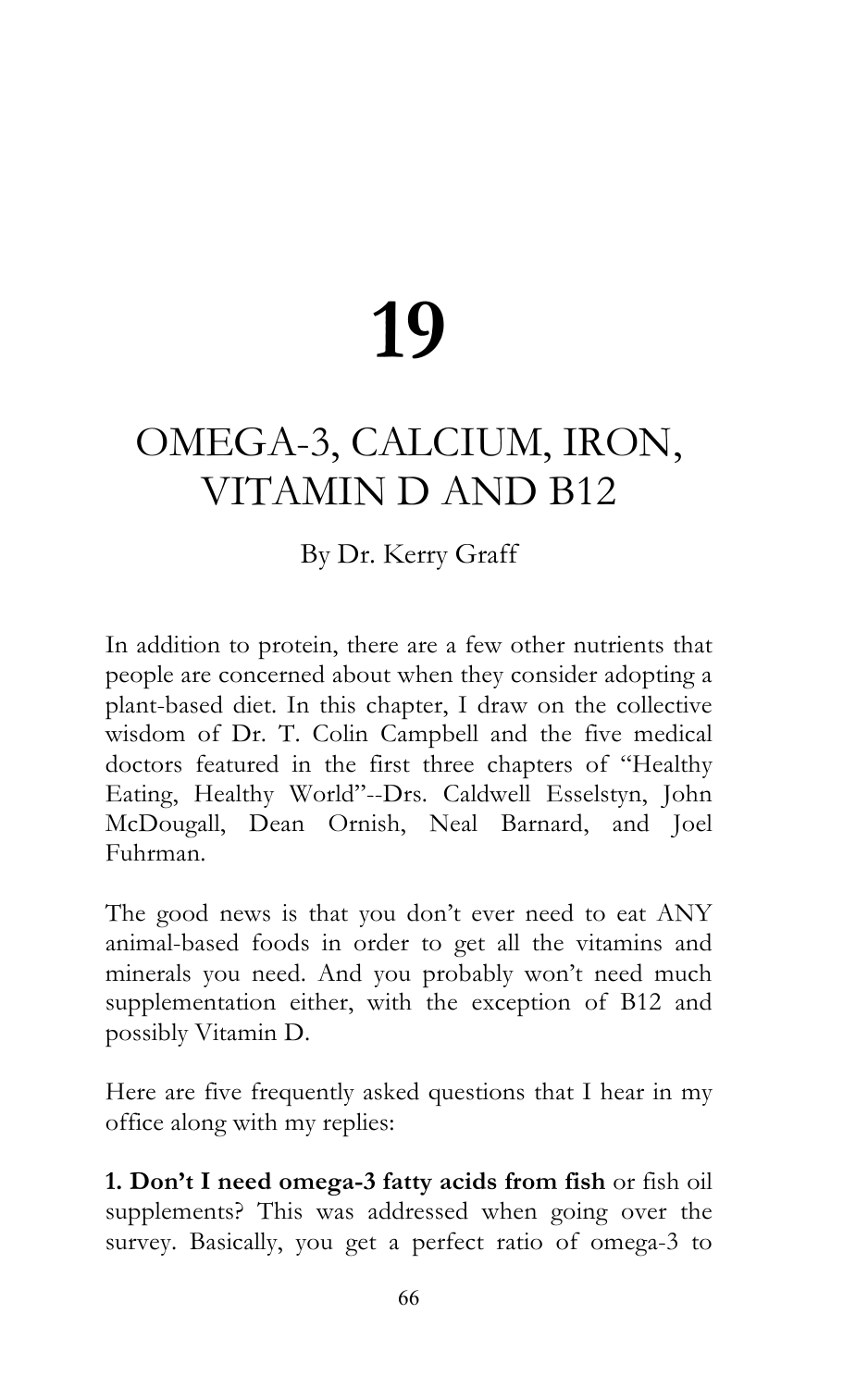omega-6 from eating whole plants and do not need to do anything specific to be sure you obtain extra omega-3. In addition, a recent meta-analysis showed no survival benefit from taking fish oil supplements, despite the billion dollars or more per year that we spend on them.

Another recent study showed many fish oil supplements are contaminated with heavy metals, which are toxic. Just throw them out and never buy them again! If you remain concerned about getting enough omega-3 while eating a plant-based diet, some good plant-based sources of this nutrient are walnuts and flax, chia, and hemp seeds, but you *do not need them*.

**2. Don't I need calcium from dairy to prevent osteoporosis?** Thanks to an enormous amount of advertising by the dairy industry, just about everyone believes eating dairy builds strong bones. In reality, nothing could be further from the truth. In fact, countries with the highest dairy consumption have the highest rates of osteoporosis and bone fractures! How can this be?

The consumption of animal protein (in the form of animal flesh as well as calcium-rich dairy products) actually promotes bone loss. Proteins from plants do not have this blood acidifying effect. Our bodies can't tolerate this and pull calcium out of our bones to neutralize the acid (think Tums). Plant proteins have different properties than animal proteins and don't cause the blood acidity. Thus, they do not contribute to bone loss.

The experts mentioned above agree that minimizing calcium loss by avoiding animal-based foods is far more important for bone health than maximizing calcium intake. By eating a diet of whole plants, it would be impossible for you not to get enough calcium (as well as all of the other minerals you require) as long as you avoid the animal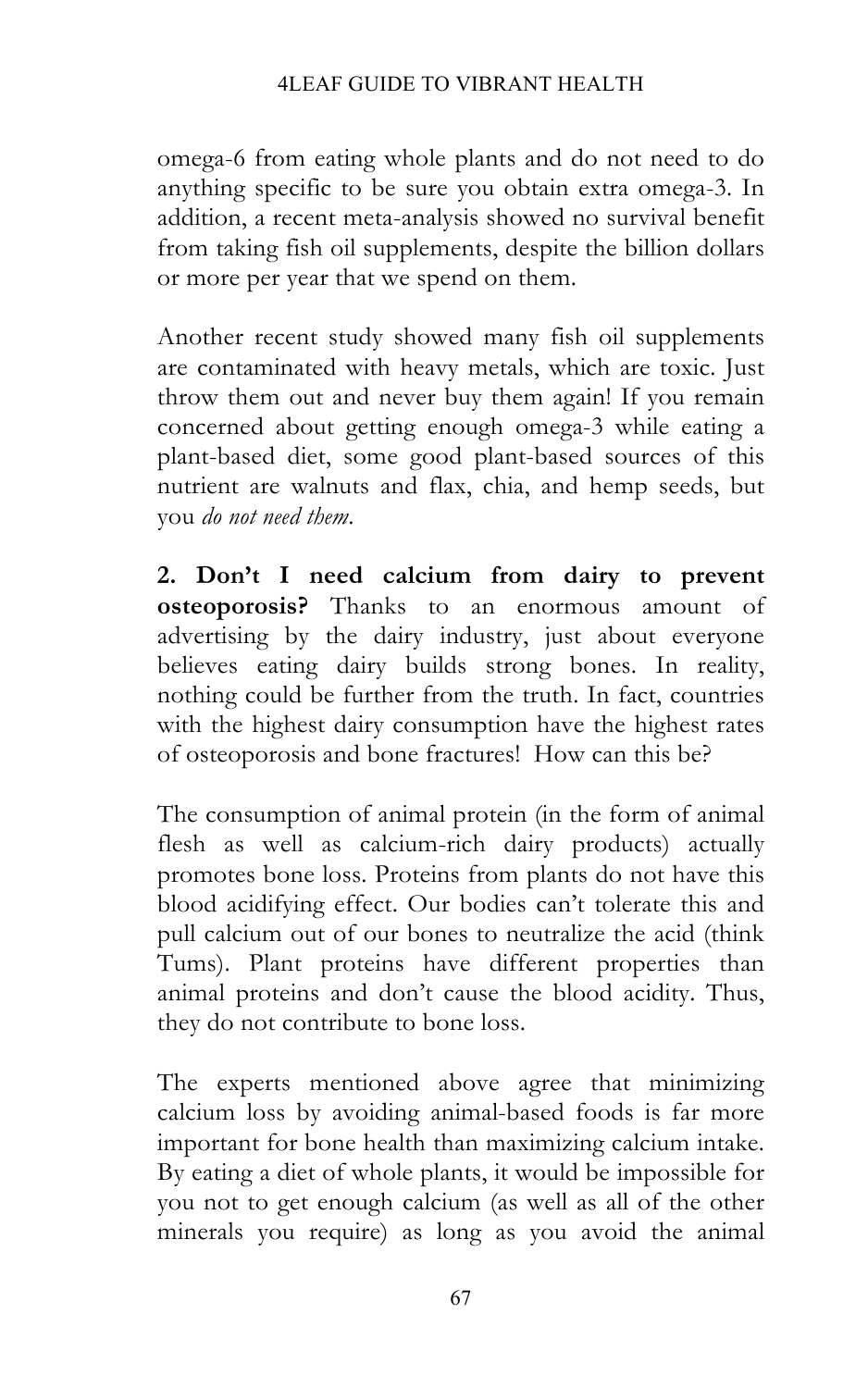#### KERRY GRAFF, MD – J. MORRIS HICKS

products that deplete the calcium from your bones.

**3. Don't I need to drink milk to get Vitamin D?** Vitamin D occurs naturally in very few foods and milk is not one of them. However, cow's milk, like many soy and nut milks, is fortified with Vitamin D and the dairy industry has been doing that for so long, that people naturally assume that they need to drink cow's milk to get enough Vitamin D.

Technically, Vitamin D is not a vitamin, but a hormone produced by sunlight on your skin. That is the way nature intended humans to acquire Vitamin D and, if possible, is the way we should get it. When Vitamin D is made in the skin, there is a mechanism that prevents us from accumulating too much, even if we get a lot of sun exposure. Taking supplements of Vitamin D in the form of pills bypasses the system that prevents excessive storage and levels can become toxic.

Living in upstate New York, however, many of my patients aren't going to be making Vitamin D in their skin much of the year. In addition to having a lot of cloudy days, we often work jobs that keep us inside. We cover up to stay warm and, even if we do go outside when the weather is warm enough to show some skin, many of us slather ourselves with sunscreen. While this may keep our skin from frying, it also blocks all the Vitamin D formation! So, should I encourage my patients to take a supplement, at least in the winter months, to keep their levels in a "normal range?"

Well, let's see what the experts say. The US Preventive Services Task Force, an independent organization that evaluates the effectiveness of various treatments, concluded that there is insufficient evidence to conclude for or against taking Vitamin D as a supplement--unless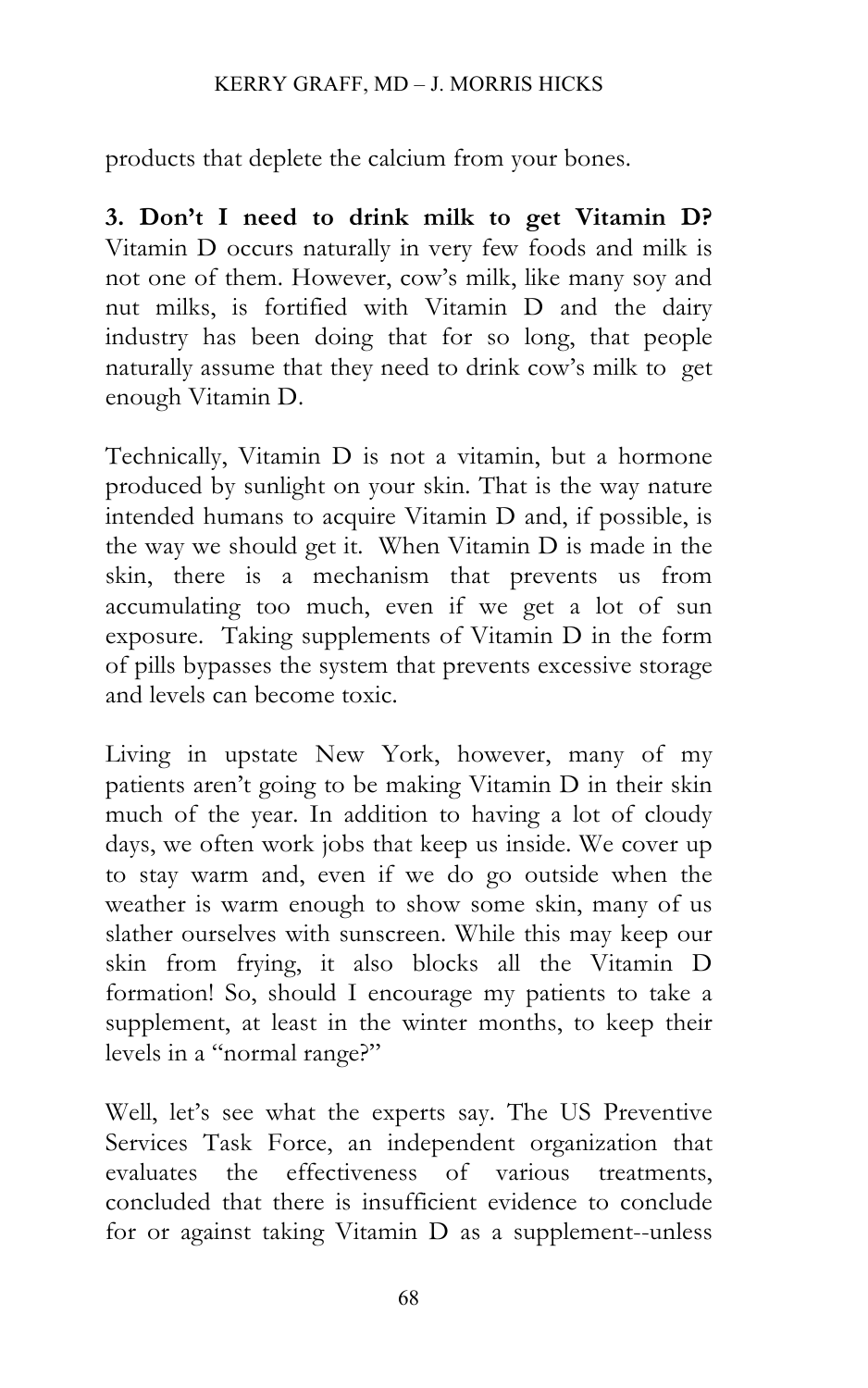#### 4LEAF GUIDE TO VIBRANT HEALTH

you are over 65 and at increased risk of falls, in which case they recommend it.

Until we have more specific data, I will be happy to write everyone a prescription to go to Florida for at least a week in the winter to stock up on their Vitamin D! Joking aside, get some sun on skin that hasn't been covered with sunscreen--enough to get a little color but not enough to burn--whenever you can. That rule works well, since lightskinned people need less sun to generate their Vitamin D than darker skinned people and UV penetration depends on time of the year and time of day, along with other factors.

**4. Don't I need to eat meat to prevent anemia?** Once again, a varied diet rich in whole, plant-based foods will provide you with all the iron that you need to make red blood cells. Although red meat does contain a lot of iron, it also has a lot of fat, cholesterol and animal protein (which you now know is *not* a good thing) which don't tag along when you are getting iron from plant sources. In addition, iron overload is a significant problem in people eating SAD, causing additional health problems. With plants, you get enough iron but not too much.

**5. Aren't plant-based diets deficient in Vitamin B12?** This is where you might want to take a routine supplement or at least monitor the levels in your blood occasionally. Vitamin B12 is actually made by the bacteria in dirt. Why didn't nature put this vital nutrient in plants? She did in that she didn't plan on our food consumption to take place in such a sterile environment!

Our ancestors weren't so meticulous about washing their vegetables and got B12 from dirt or insects in some of their foods. We do not recommend you eat bugs or dirt!!!